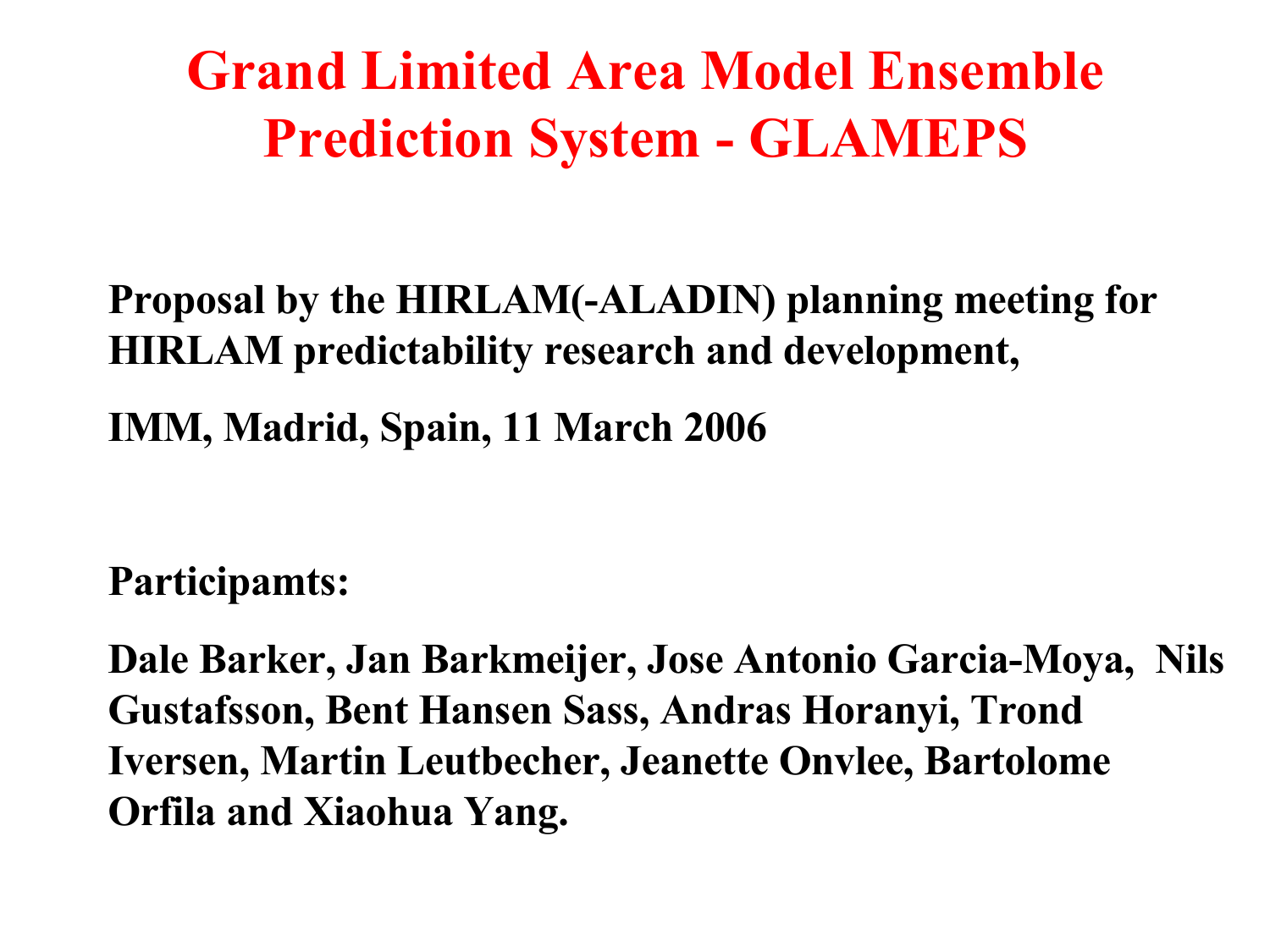# **The Major Challenge**:

**Can we beat ECMWF´s EPS system within a common area (Europe) over a common forecast range (60h)? And in particular: How can we cover extreme events with confidence?**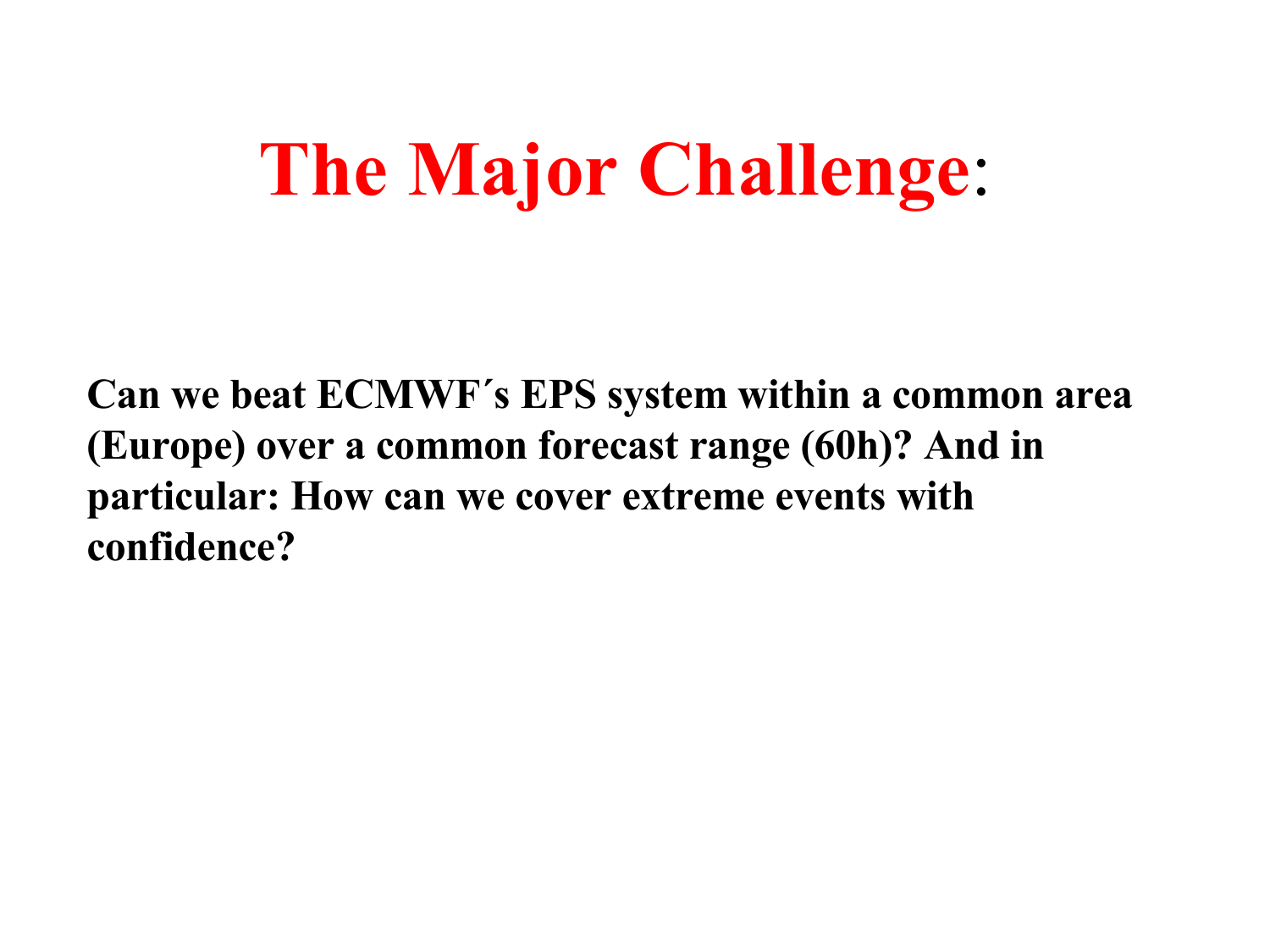### **The possible solution: A grand limited-area ensemble system: GLAMEPS**

**Intention:** To establish a common distributed system in which each different country runs a LAM-EPS using its own unique "dialect" or version of the two common model codes, with results distributed in real time to all member countries.

•  $\sim$  7 HIRLAM versions and  $\sim$ 10 ALADIN versions.

• The control run for each LAM-EPS will be based on analyses from each country's separate data-assimilation with its own model version.

• Around 200 or more ensemble members where uncertainties in initial data, open lateral boundary data, model physics formulations, and lower boundary conditions, are accounted for.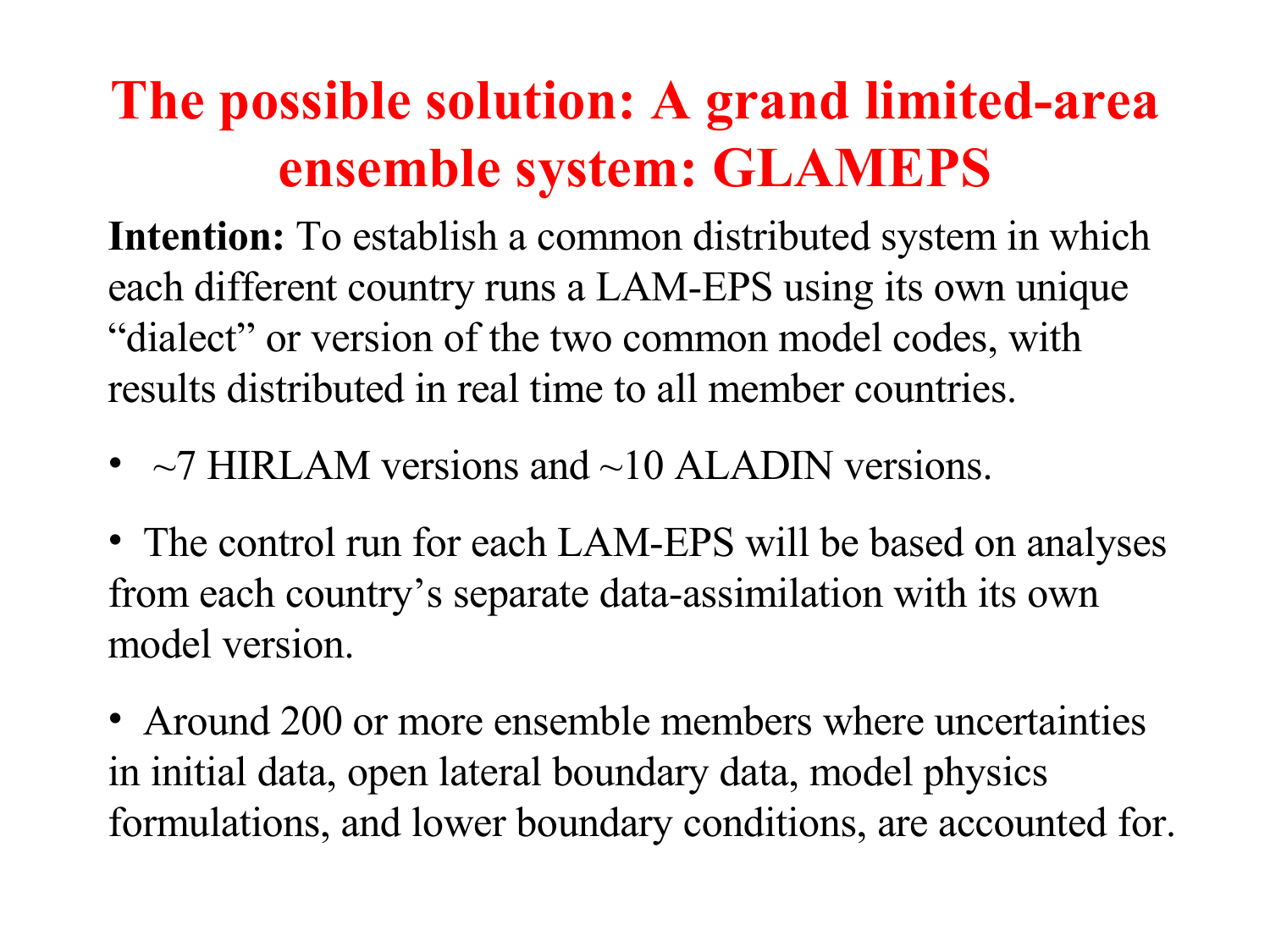### **Questions and issues:**

- **Each country / group should ideally run its model version with an ensemble based on initial and open lateral boundary perturbations. These perturbations need to be scaled to reflect actual uncertainties pertaining to initial and lateral boundary data. Each ensemble size should be at least 10.**
- **Grid resolution: Aim: 10km or finer established during HIRLAM-A. At present: 20km should be feasible**
- **Forecast range: at least to +60h, started daily from (preferably) 12 UTC.**
- **We need to use a common domain which addresses all countries' interest. To get started, a smaller, but still common, domain could be used in a preparatory phase. There is trade-off between domain-size, grid resolution, and the available computer power in each country.**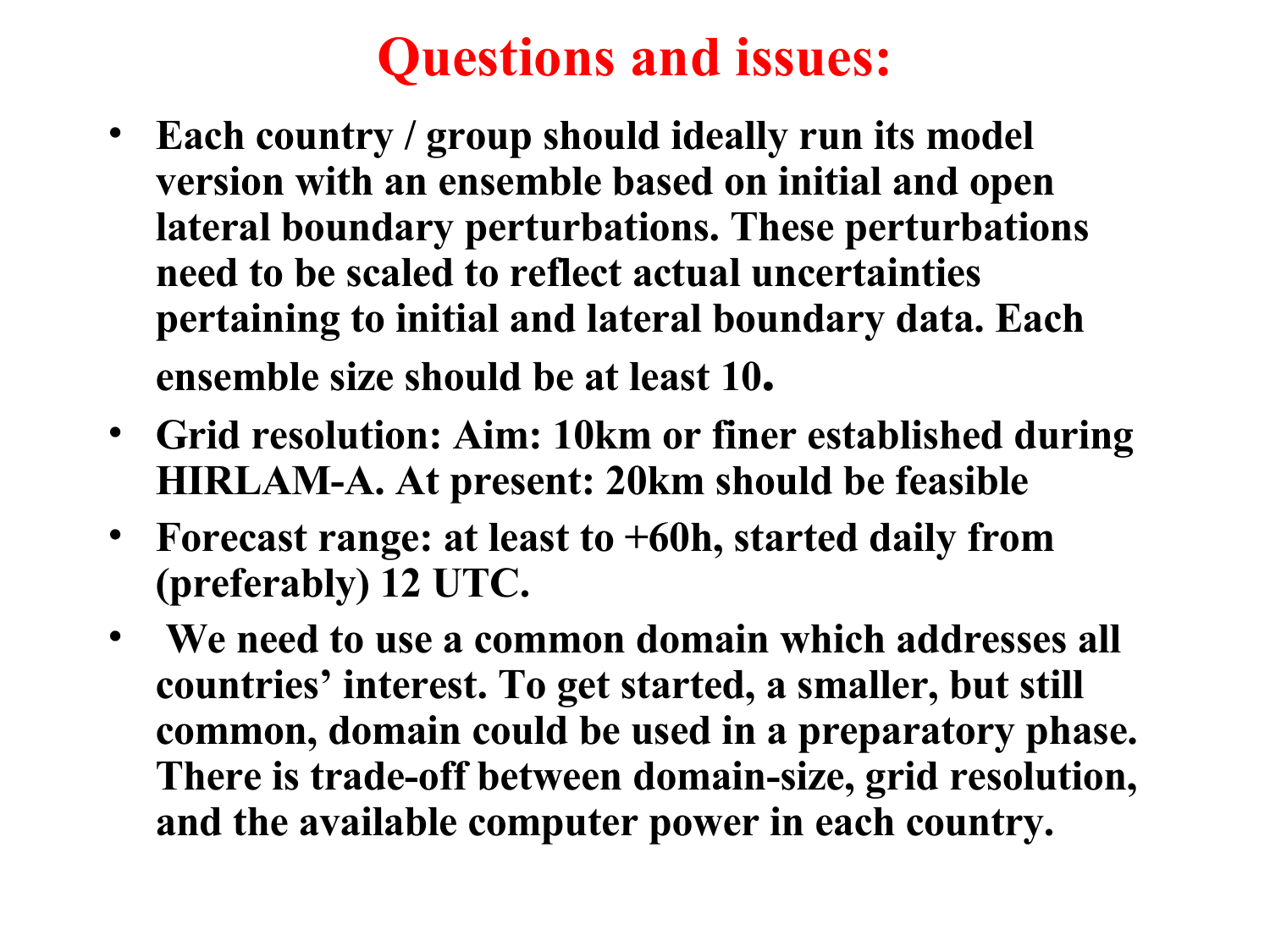### **Questions and issues (cont.):**

- **Which model parameters do we need to perturb and what should be the size of the perturbations? Can we possibly also use different physical parameterisation packages?**
- **The lower boundary conditions should be perturbed where European weather is sensitive. (1) SST and landsurface temperature, (2) Snow and sea-ice and (3) Soil humidity. Such perturbations could be regarded as different model versions.**
- **Concern: We need to calibrate each model-version in order to produce a "sensible" climatology. We need to get rid of ill-posed choices of model parameters.**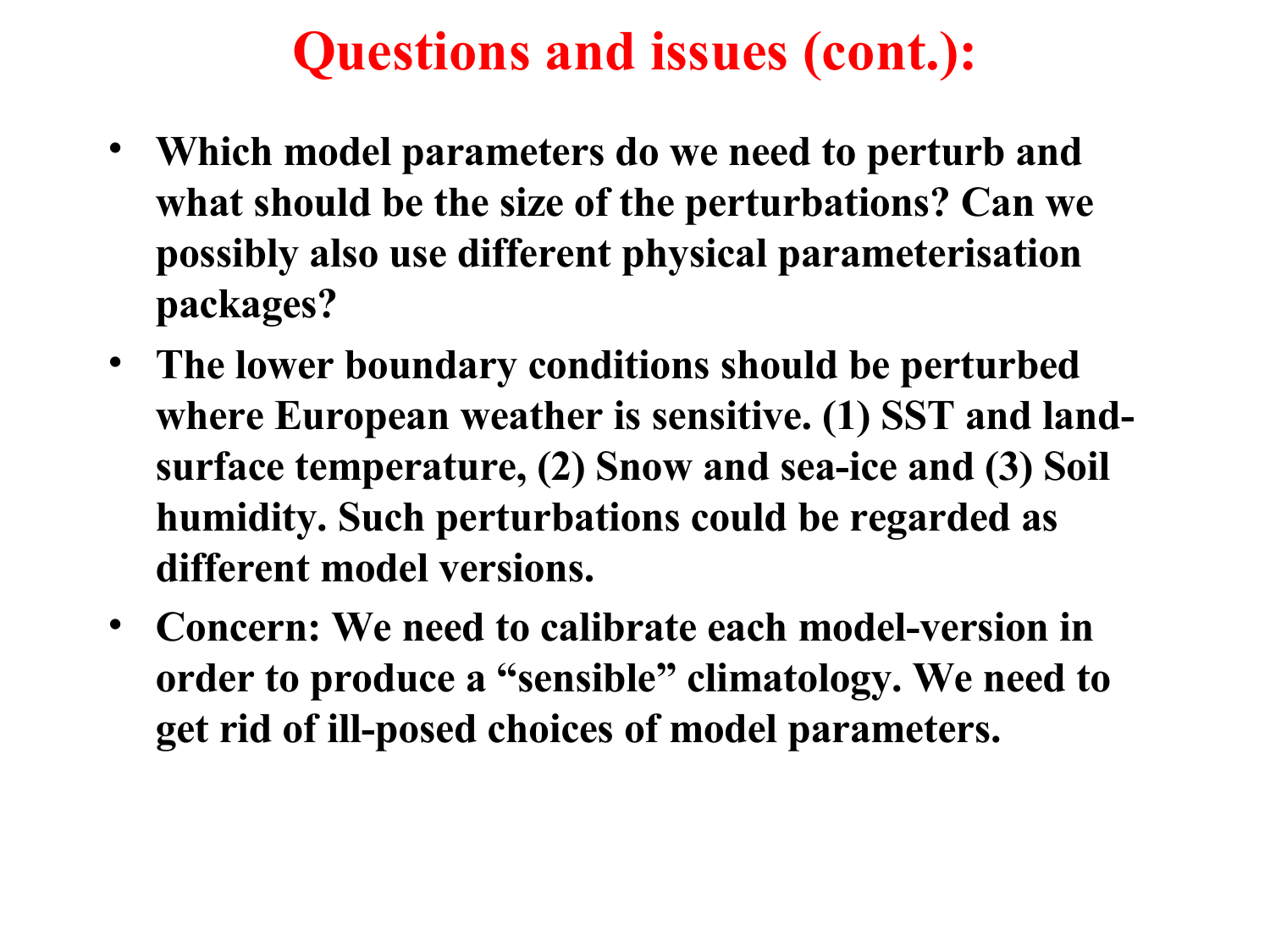### **How to construct meso-scale initial perturbations?**

- **Perturbations based the operational ECMWF model. (There is a need to produce and store TEPS/EPS data at ECMWF.)**
- **Can ECMWF calculate high-resolution SVs (say T500) targeted to Europe? Can they replace SVs calculated with the proper (LAM meso-scale ) nested model?.**
- **Meso-scale initial perturbations within the integration domain, for example based on the (nested model) LAM, for the first part of the forecast range.**
- **Ensemble Transform Kalman Filter (ETKF) that performs a rescaling of ensemble forecast perturbations. ("extended breeding").**
- **Multi-analysis, i.e. ensemble assimilations based on, for example, observation perturbations**.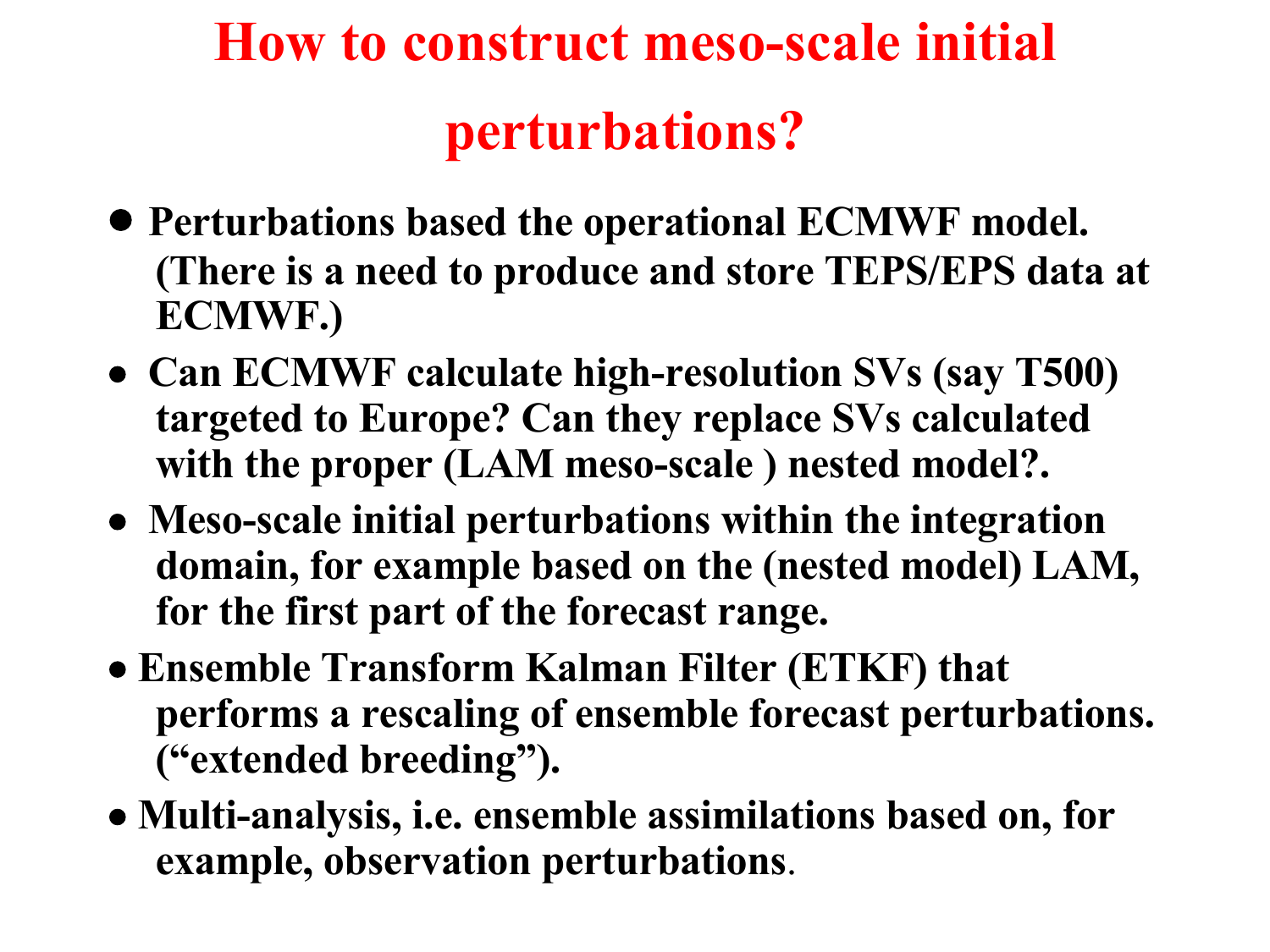## **How to construct open lateral boundary perturbations?**

- Relying on lateral boundary conditions from a global (host) EPS/TEPS system, (e.g. from ECMWF) taking the risk of inconsistencies between the host and the nested model perturbations.
- Generation of lateral boundary conditions consistent with spatial and temporal statistics of lateral boundary condition errors.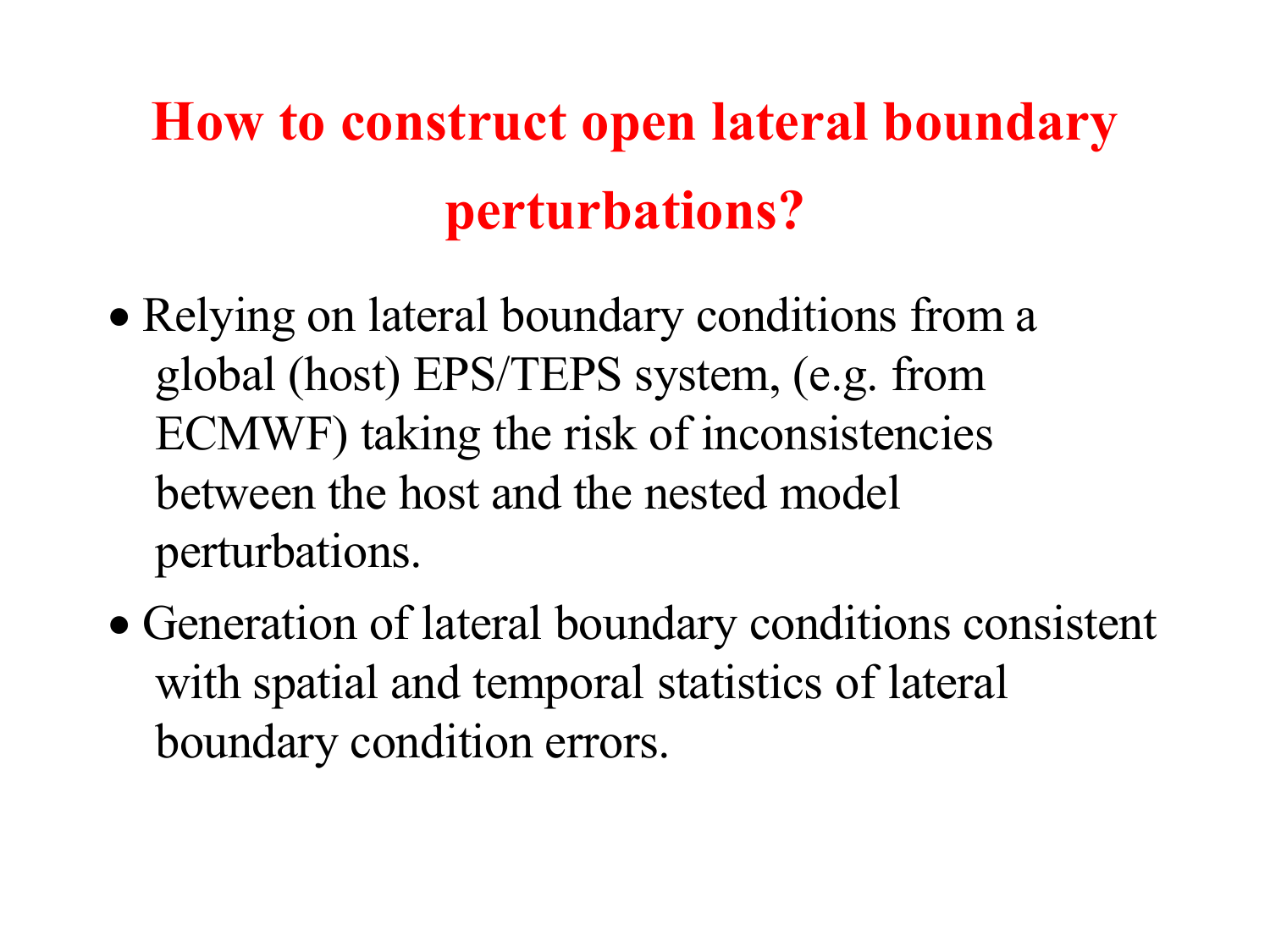### **Some agreed upon actions**:

- A prototype version of the proposed GLAMEPS will be implemented at the ECMWF computer system. An application will be made for a ECMWF Special Project.
- In order to get support for the proposal from the wider HIRLAM and ALADIN community, an extended document needs to be worked out in advance of the all staff meeting in May 2006. Responsible persons for this document are Nils, Trond, Jan, Andras and Martin. These persons could possibly continue to act as a steering group for the GLAMEPS project. (+Jose A.&Yong Wang)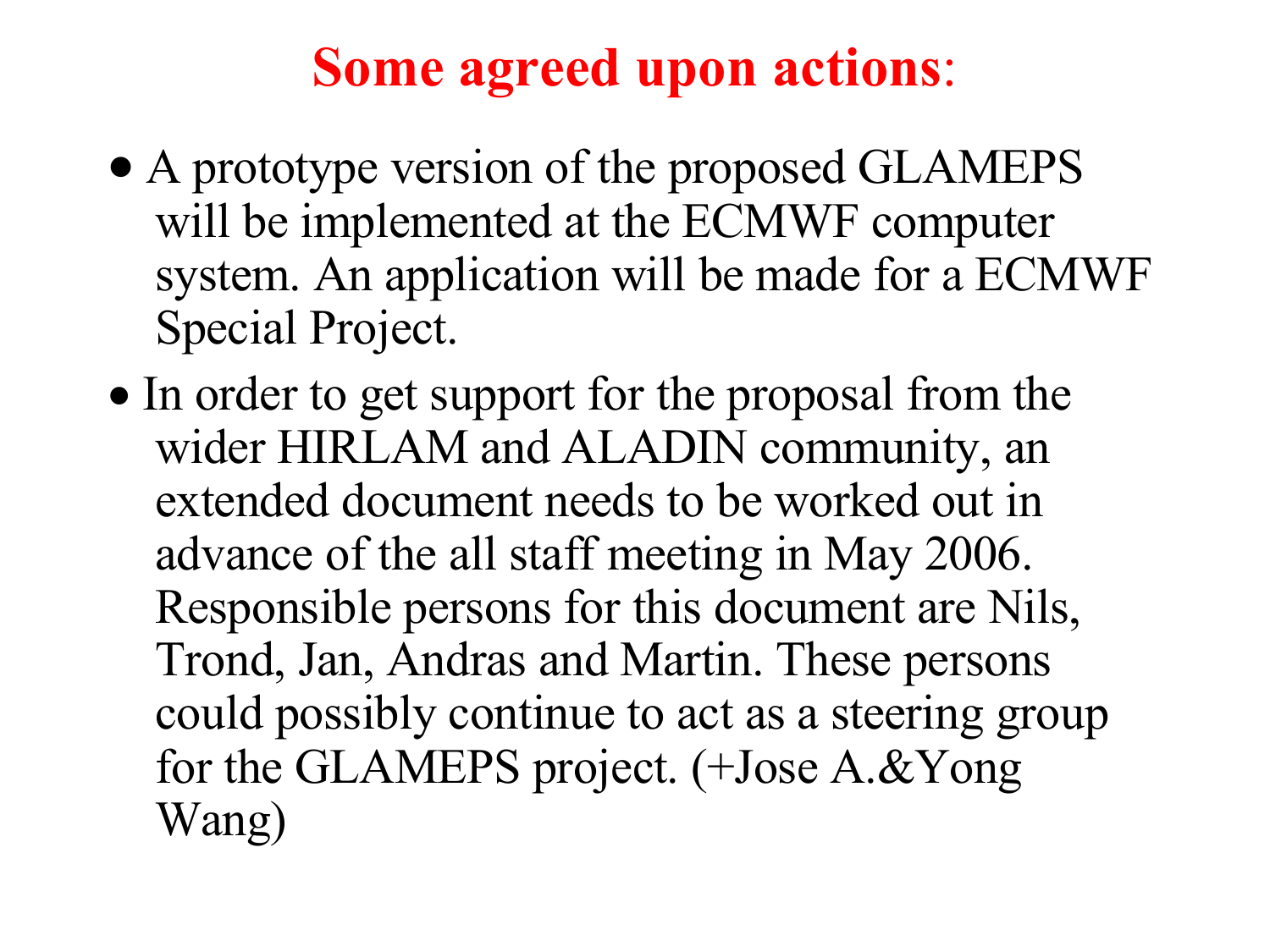### Outcome of a short informal meeting 16 May 2006

- We will use 2006 for development of techniques and preparations.
- We will start with common experiments on a common large area but with moderate horizontal resolution (30 km).
- Norway, Sweden, Spain, Netherlands (and Denmark?) are interested to join during 2006-2007
- Austria and Hungary are interested to join during 2006-2007
- In case we will get a ECMWF Special project: The may be computer time for more ALADIN members to join.
- A more detailed project plan will be developed (coordination by NG)
- We will meet next time during the ALADIN-meeting 7-8 November 2006 in Vienna